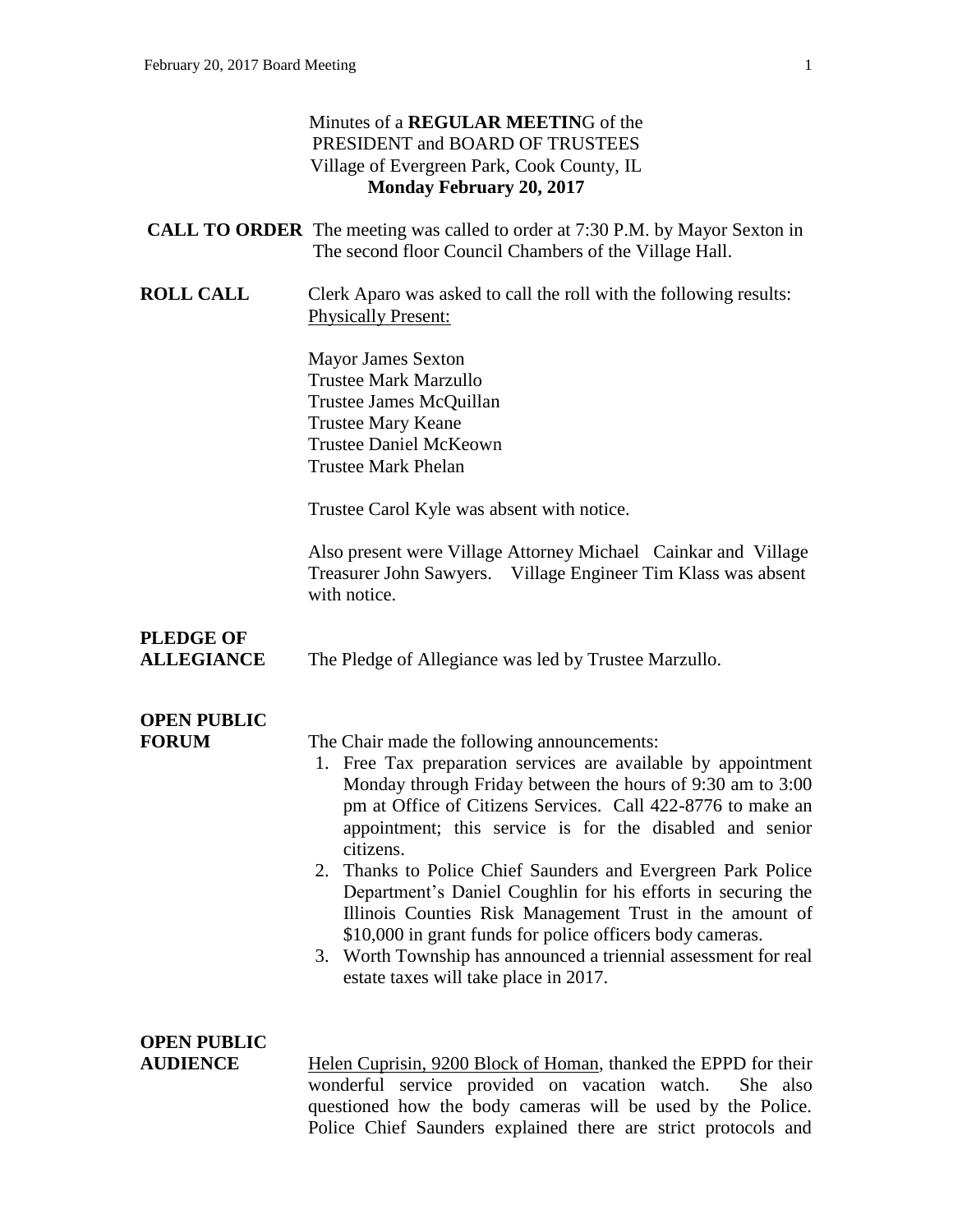policies regarding the body cams which will be followed by the officers.

## **REGULAR AGENDA**

**MINUTES** Motion by Trustee Phelan second by Trustee McKeown to waive the reading of the minutes of the February 6, 2017 Regular Meeting of the President and Board of Trustees as presented was passed by unanimous voice vote and so ordered by the Chair.

## **RESOLUTION**

**NO. 8-2017** Motion by Trustee McKeown second by Trustee Marzullo, to approve **Resolution NO. 8-2017** with expenditures of the General Corporate Fund of \$ 432,166.64 and the Water Management Fund in the amount of  $$ 225,746.58$  and the 95<sup>th</sup> Street TIF Fund,  $$ $$ 139,652.86 and the Capital Improvement Fund, \$ 1,867.39 and the Street Bond Fund \$ 2,500.00 for a total of \$ 801,933.47 Upon roll call, voting YES: Trustees Marzullo, McQuillan, Keane, McKeown and Phelan; voting NO: NONE. The motion was passed and so ordered by the Chair.

## **VILLAGE TREASURER**

**REPORT** Motion by Trustee McQuillan second by Trustee Keane to approve the Treasurer's report for January 2017 in the amount of \$5,119,675.82 in the General Fund and \$ 3,571,879.35 in the Sewer and Water Fund. The motion was passed by unanimous voice vote and so ordered by the Chair.

## **BUSINESS**

**CERTIFICATES** Motion by Trustee McQuillan second by Trustee Marzullo to approve the business license application for **FAMILY PRIDE REALTY** to conduct a real estate office located at 3337 W. 95<sup>th</sup> Street. Upon roll call, voting YES: Trustees McQuillan, Keane, McKeown, Phelan and Marzullo; voting NO: NONE. The motion was passed and so ordered by the Chair.

## **SOUTHSIDE PREGNANCY**

**CENTER** Motion by Trustee Phelan second by Trustee Keane to approve the business license application for **SOUTHSIDE PREGNANCY CENTER** to operate a not-for profit office located at  $3759 \text{ W}$ .  $95^{\text{th}}$ Street. Upon roll call, voting YES: Trustees, Keane, McKeown, Phelan, Marzullo and McQuillan; voting NO: NONE. The motion was passed and so ordered by the Chair.

### **DSW SHOE**

**WAREHOUSE** Motion by Trustee McQuillan second by Trustee McKeown to approve the business license application for **DSW SHOE WAREHOUSE** to be located at 9690 S. Western, Space B in the Plaza location. Upon roll call, voting YES: Trustees McKeown, Phelan, Marzullo, McQuillan and Keane; voting NO: NONE. The motion was passed and so ordered by the Chair.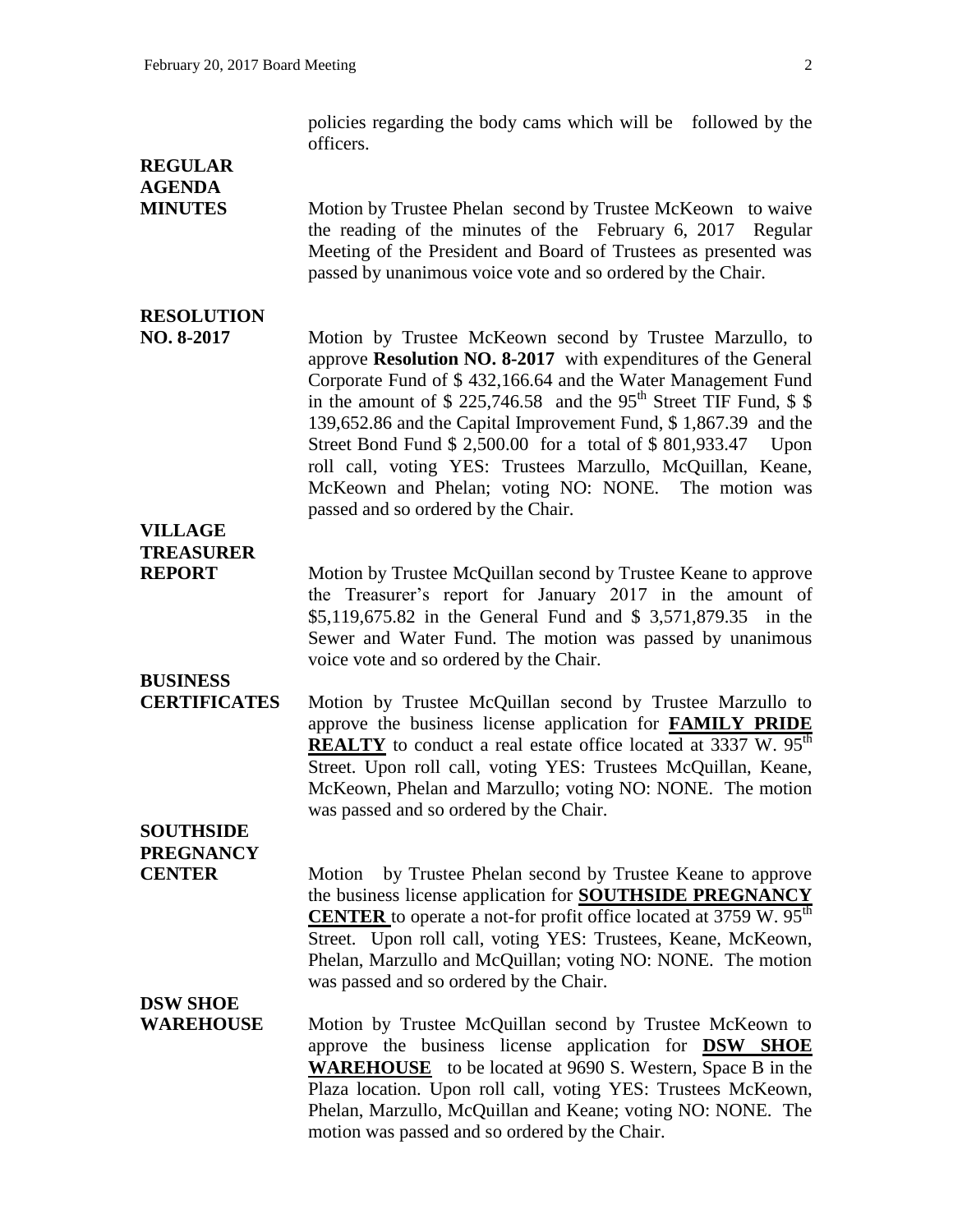### **ORDINANCE**

**NO. 6-2017** Motion by Trustee McQuillan second by Trustee Marzullo to approve **ORDINANCE NO. 6-2017, "AN ORDINANCE OF THE VILLAGE OF EVERGREEN PARK APPROVING A REAL ESTATE SALE CONTRACT FOR THE PURCHASE OF THE PROPERTY LOCATED AT 2611 WEST 97TH PLACE, EVERGREEN PARK, ILLINOIS."** The Chair explained this is part of the Cook County plan that allows the municipality to purchase dilapidated properties, demo and resell at a later date. This property was 102 years old and could not be rehabbed; it was purchased for \$7,000.00 upon roll call, voting YES: Trustees Phelan, Marzullo, McQuillan, Keane and McKeown; voting NO: NONE. The motion was passed and so ordered by the Chair.

## **PW COLLECTIVE BARGAINING**

**AGREEMENT** Motion by Trustee Marzullo second by Trustee Phelan to approve the **Collective Bargaining Agreement for the Department of Public Works-Local 700 International Brotherhood of Teamsters, effective May 1, 2016 until April 30, 2019.** The Chair thanked attorney Mike Cainkar and the members of Local 700 for their assistance with this contract. He added they will get a 3% raise and he wished they could get 10% raise for the job they do. Upon roll call, voting YES: Trustees Marzullo, McQuillan, Keane, McKeown and Phelan; voting NO: NONE. The motion was passed and so ordered by the Chair.

#### **FIRE DEPARTMENT ANNUAL REVIEW**

The Chairman commended Fire Chief Kleinhaus, Assistant Chief Cory Hojek and the men and women of the Evergreen Park Fire Department for their service during the year of 2016. He noted it was a busy year with an increase of 202 responses from last year. There were no fatalities and no serious injuries to any residents/ Fire Department personnel.

Chief Kleinhaus presented the 2016 annual review for the year 2016. The Fire Department responded to 944 fire incidents and 2139 EMS call for a total of 3083 calls in 2016. Estimated fire loss for 2016 was \$1,672,000 with \$1,150,000 of loss to Barraco's Restaurant fire. There were 14 residential structure fires with a combined loss of \$ 425,200.00 and 2 public assembly fires with a combined loss of \$1,588,200.00 and 12 motor vehicle fires with a loss of \$83,000. The Chief commended the Fire Department for their efforts at the Barraco's fire for their containment of the blaze.

NO VOTE TAKEN INFORMATION ONLY.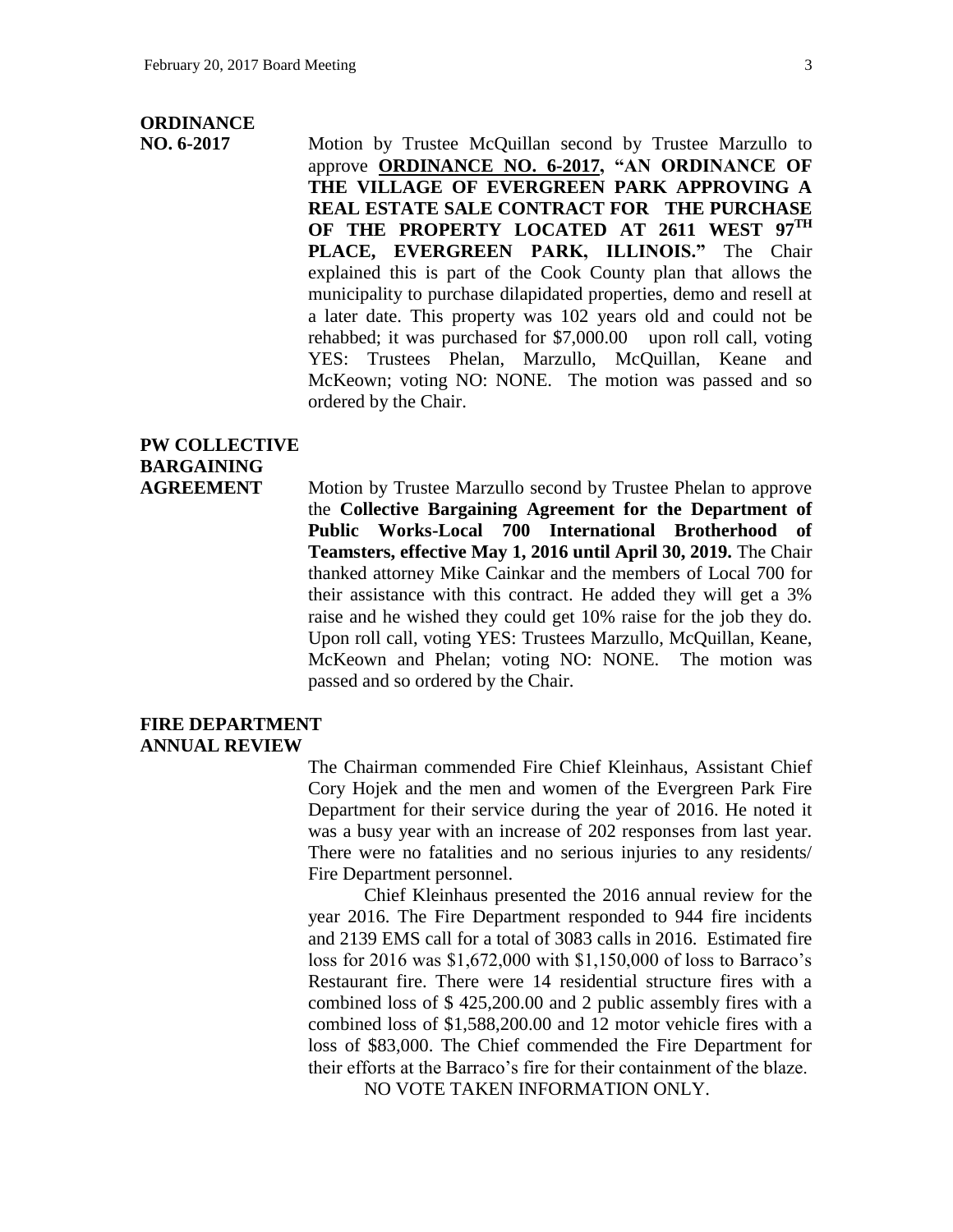### **EPPD**

**VEHICLE SALE** Motion by Trustee Phelan second by Trustee McQuillan to approve Police Chief Saunders' request to sell a 2002 GMC Denali vehicle at auction. Upon roll call, voting YES: Trustees McQuillan, Keane, McKeown, Phelan and Marzullo; voting NO: NONE. The motion was passed and so ordered by the Chair.

### **MEMORIES TO GO GARAGE SALE**

Motion by Trustee McKeown second by Trustee Keane to approve the request from Evergreen Park Senior Council to hold their annual "Memories to Go Village Wide Garage Sale" on Saturday, May 6, 2017 from 9:00 am to 2:00 p.m. at Yukich Field. Upon roll call, voting YES: Trustees Keane, McKeown, Phelan, Marzullo and McQuillan; voting NO: NONE. The motion was passed and so ordered by the Chair.

# **ENGINEER'S**

**REPORT** Village Engineer Tim Klass was absent.

### **ATTORNEY'S**

**REPORT** The Attorney had no report.

## **FIRE DEPT.**

**PURCHASE** Motion by Trustee Phelan second by Trustee McQuillan to approve the request from Fire Chief Kleinhaus to purchase a 2017 Ford Utility vehicle for the Fire Department at a cost of \$21,480.00. This includes a trade in allowance of \$6,500 for a 2008 Ford Explorer and it is a budgeted item. Upon roll call voting YES: Trustees McKeown, Phelan, Marzullo, McQuillan and Keane; voting NO: NONE. The Motion was passed and so ordered by the Chair.

> Motion by Trustee Phelan second by Trustee Marzullo to approve the request from Fire Chief Kleinhaus to proceed with the fire station floor repair and resurface project. The original cost was re- negotiated and a price reduction of \$6.00 a sq. foot for a total cost of \$63,240.00 with a savings of \$2,365.00 this is a budgeted item. Trustee Phelan noted the outdoor sign is in need of tuck pointing repairs. Upon roll call voting YES: Trustees Phelan, Marzullo, McQuillan, Keane, and McKeown; voting NO: NONE. The Motion was passed and so ordered by the Chair.

**FIBER OPTICS** Motion by Trustee McQuillan second by Trustee McKeown to approve the request from PW Director Lorenz for the fiber optic duct run phase IV at a price from the low bidder, Lyons and Pinner Electric at a cost of \$ 74,975.00. This phase is from  $91<sup>st</sup>$  and Kedzie NW corner to 2701 W 91 $\mathrm{st}$  Street and 2709 W 91 $\mathrm{st}$  Street. This is a budgeted item. Upon roll call voting YES: Trustees